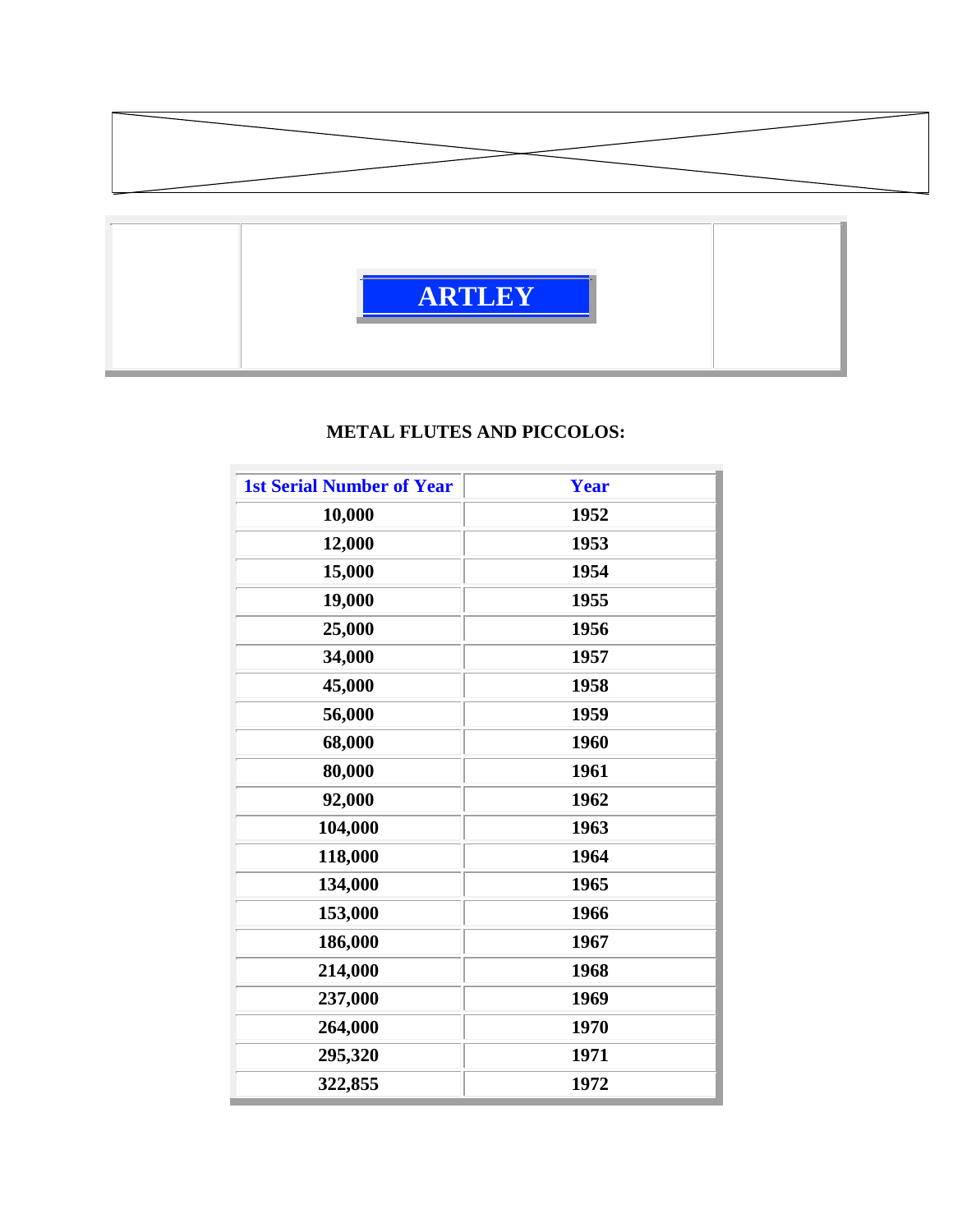| 356,527 | 1973                         |
|---------|------------------------------|
| 396,153 | 1974                         |
| 438,131 | 1975                         |
| 472,996 | 1976                         |
| 498,127 | 1977                         |
| 523,042 | 1978                         |
| 553,156 | 1979                         |
| 587,765 | 1980                         |
| 618,789 | 1981                         |
| 643,980 | 1982                         |
| 656,815 | 1983 preceded by prefix "33" |
| 677,773 | 1984 preceded by prefix "34" |

**Note: From 1983 onward, add 50 to the two-digit serial number prefix to calculate the year of manufacture for all of the Artley product line.**

| <b>1st Serial Number of</b><br><b>Year</b> | <b>Year</b> |
|--------------------------------------------|-------------|
| 100                                        | 1961        |
| 138                                        | 1962        |
| 278                                        | 1963        |
| 328                                        | 1964        |
| 418                                        | 1965        |
| 467                                        | 1966        |
| 585                                        | 1967        |
| 728                                        | 1968        |
| 848                                        | 1969        |
| 980                                        | 1970        |
| 1082                                       | 1971        |
| 1136                                       | 1973        |
| 2057                                       | 1974        |
| 2574                                       | 1975        |
| 3703                                       | 1976        |

## **WOOD AND PLASTIC PICCOLOS:**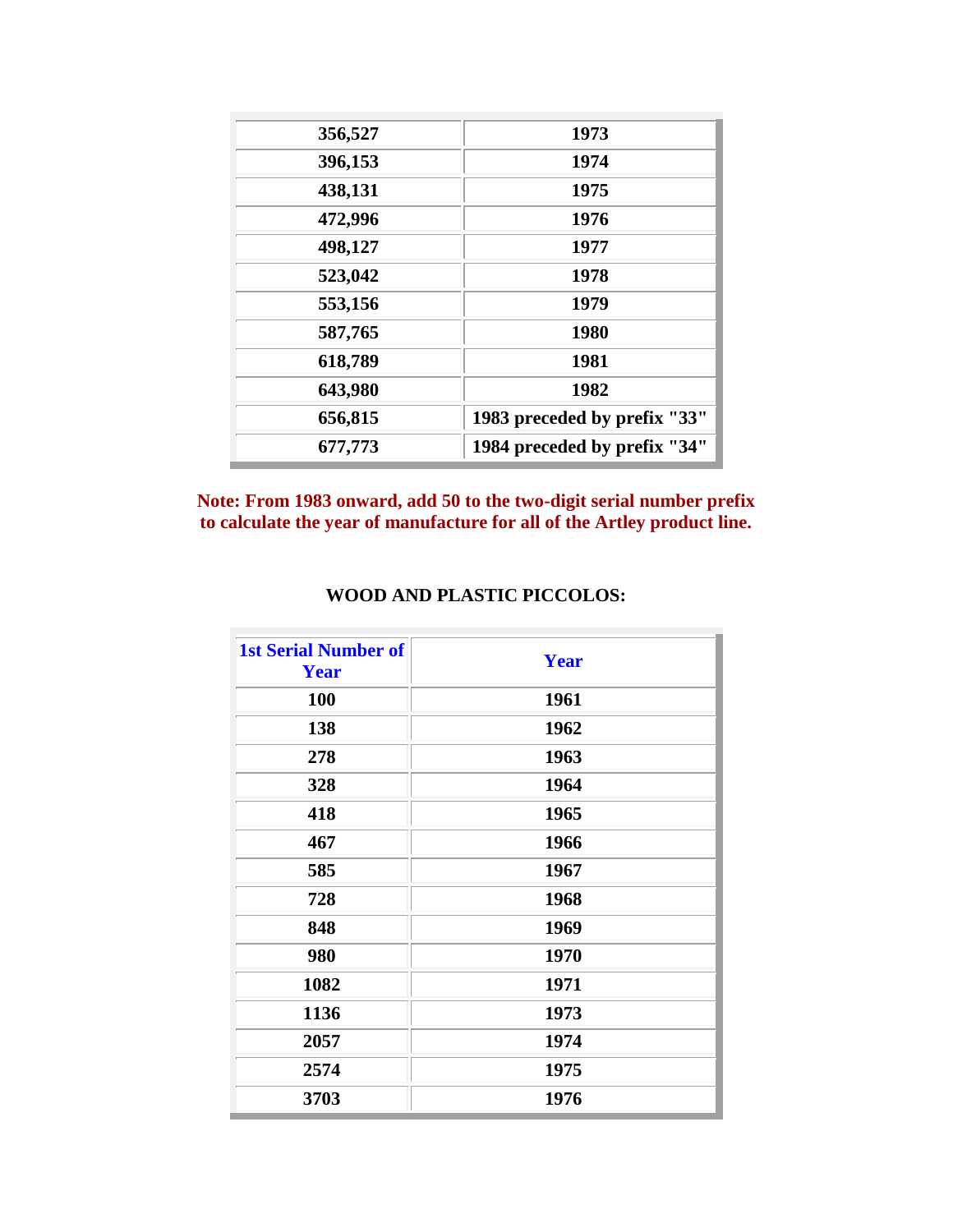| 4457 | 1977        |
|------|-------------|
| 4704 | 1978        |
| 5305 | 1979        |
| 5783 | <b>1980</b> |
| 6192 | 1981        |

**Note: From 1983 onward, add 50 to the two-digit serial number prefix to calculate the year of manufacture for all of the Artley product line.**

## **BASS FLUTES:**

| <b>1st Serial Number of Year</b> | Year        |
|----------------------------------|-------------|
| 0043                             | <b>1968</b> |
| 0060                             | 1969        |
| 0079                             | 1970        |

## **CLARINETS:**

| <b>1st Serial Number of Year</b> | <b>Year</b> |
|----------------------------------|-------------|
| 1000                             | 1971        |
| 7901                             | 1972        |
| 20,001                           | 1973        |
| 38,001                           | 1974        |
| 51,701                           | 1975        |
| 64,701                           | 1976        |
| 75,588                           | 1977        |
| 86,512                           | 1978        |
| 100,131                          | 1979        |
| 117,759                          | 1980        |
| 135,154                          | 1981        |
| 147,455                          | 1982        |
| 165,583                          | 1983        |
| 179,968                          | 1984        |
| 199,871                          | 1985        |